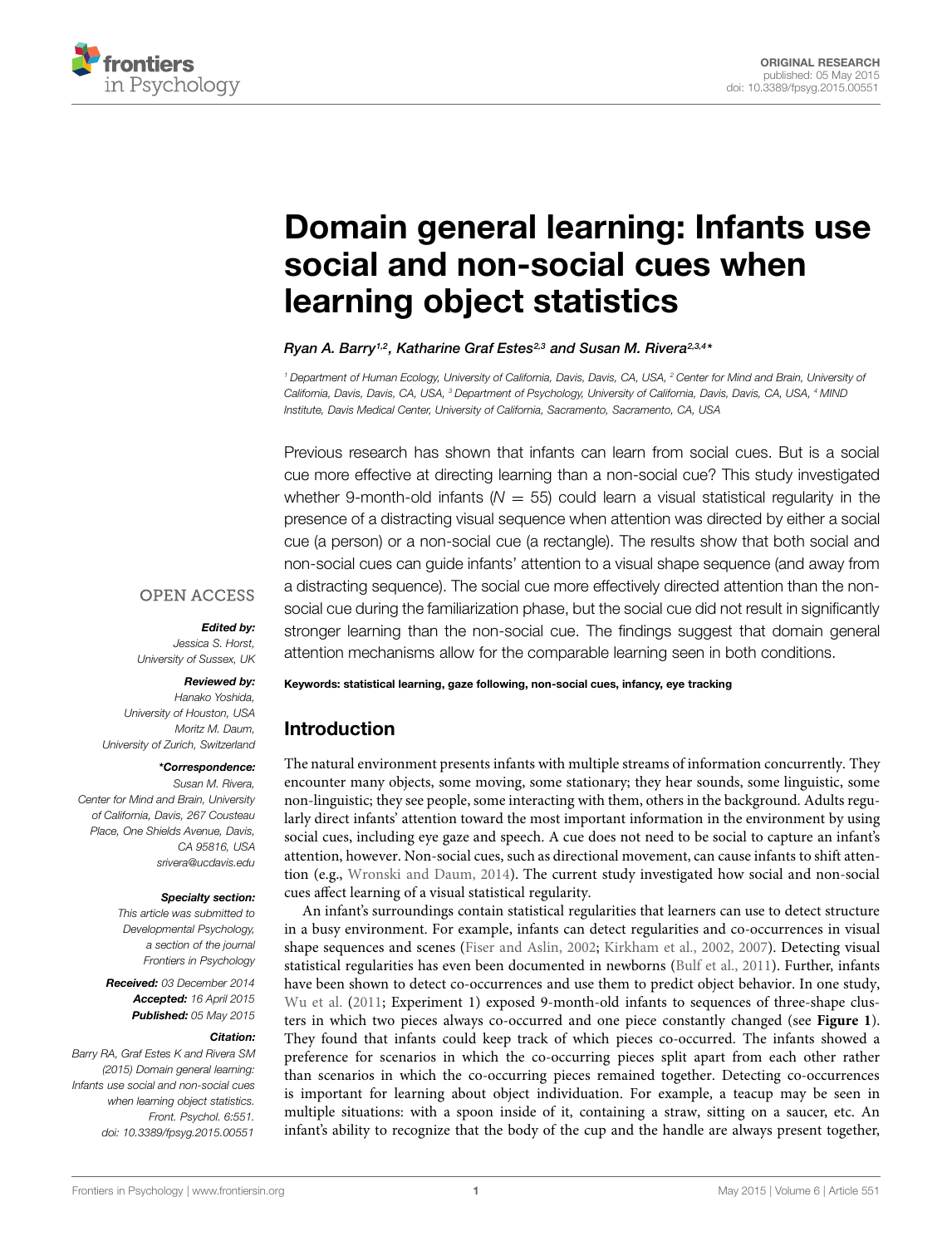

<span id="page-1-0"></span>but that a spoon, straw, or saucer only appear along with these pieces occasionally will allow for them to make predictions about the behavior of the object. If the cup is knocked over, the handle and body will likely remain intact but the spoon may move away.

Detecting statistical regularities in the environment is one way in which infants can focus their attention toward potentially relevant information among streams of irrelevant information. A conundrum can arise, however, when more than one stream of information appears to be relevant based on statistical regularities. Infants must then rely on additional cues to guide their attention.

# Social Cues: Learning from Gaze Following

There is a vast literature regarding the influence of ostensive cues (e.g., gaze cues, pointing, gesturing) on infants' attention and learning (see [Carpenter et al., 1998](#page-8-2) for an overview of how infants use social cues). By the end of their first year, infants often attend to hands [\(Yu and Smith, 2013](#page-9-4)), and are able to reliably follow another's pointing gesture [\(Morissette et al., 1995;](#page-9-5) [Deák et al.](#page-8-3), [2000](#page-8-3)). During their second year, infants are able to use both gaze and gesture cues to attach labels to objects [\(Hollich et al.](#page-8-4), [2000](#page-8-4)). Eye gaze is a particularly interesting social cue because infants attend to faces, in general, and eyes, specifically, in their first days [\(Johnson et al., 1991](#page-9-6); [Farroni et al., 2002](#page-8-5)). Although there are a variety of social cues available to infants while learning, the current study focuses on gaze following—an early emerging ability.

Even in their first days, infants are sensitive to social information in the environment. Their use of social cues becomes more sophisticated over the first 2 years of life such that social cues can be used to direct learning. Infants can detect eyes from birth and prefer to look at pictures of direct gaze over averted gaze [\(Farroni et al., 2002\)](#page-8-5). Newborns can even use directional eye movement of a schematic face to locate peripheral targets [\(Farroni et al.](#page-8-6), [2004](#page-8-6)). This ability to follow directional motion

may be the basic building block that allows for infants to learn how to learn from complex and highly salient cues like people. By reflexively orienting attention in the direction of motion, infants have the potential to locate the object of another's attention (see [Triesch et al., 2006](#page-9-7); [Jasso et al., 2012](#page-9-8) for more on how basic attentional mechanisms may allow infants to develop the ability to follow gaze). Faces themselves, however, are highly salient. At 3 months of age, infants are more likely to locate a peripheral target cued by eye gaze if the face disappears from the screen after cueing [\(Hood et al., 1998](#page-8-7)), indicating that faces are so compelling as to distract infants from the intended target. By 8 months of age, infants are quite skilled at using gaze cues while the face remains on the screen [\(Wu and Kirkham](#page-9-9), [2010\)](#page-9-9). An important difference between a 3-month-old and 8-month-old infant is the amount of exposure they have had to adults directing their attention. It is, therefore, possible that during the first year of life, infants effectively discover how to learn from faces because of their tendency to respond to directional motion coupled with their experience with faces (see [Moore and Corkum, 1994](#page-9-10); [Triesch et al.](#page-9-7), [2006](#page-9-7); [Jasso et al.](#page-9-8), [2012](#page-9-8) for more on how positive reinforecement allows for more sophisticated gaze following to devleop).

By 4 months, neural (event related potential) and behavioral evidence suggests infants use the gaze direction of a social partner t[o](#page-9-11) [guide](#page-9-11) [attentional](#page-9-11) [resources](#page-9-11) [toward](#page-9-11) [relevant](#page-9-11) [objects](#page-9-11) [\(](#page-9-11)Reid et al., [2004](#page-9-11); [Reid and Striano](#page-9-12), [2005\)](#page-9-12). During the second year of life, infants respond to the joint attention bid of an adult when determining the referent of a label in the presence of two possible referents [\(Moore et al.](#page-9-13), [1999](#page-9-13); [Houston-Price et al.](#page-9-14), [2006](#page-9-14)). These studies suggest that infants use adults' joint attention bids to guide their own attention and learning of surface characteristics and labels.

Infants have more to learn, however, than labels and surface characteristics. They must also attend to and learn many complex visual events in their first year of life, such as visual feature co-occurrences for object individuation and binding sights and sounds to form a complete representation of events. Eightmonth-old infants can use a directional head turn to associate a sound with a specific spatial location [\(Wu and Kirkham](#page-9-9), [2010;](#page-9-9) Experiment 1). Nine-month-old infants take advantage of social cues to direct their learning toward relevant patterns in the presence of irrelevant distracting patterns [\(Wu et al.](#page-9-3), [2011](#page-9-3); Experiment 4). These studies all indicate that social cues have the ability to direct attention and help infants select the appropriate information to learn.

# Learning from Non-Human or Non-Social Cues

Although much research has investigated how following a social cue allows infants to gather and use information early in life, we know little about how social and non-social cues differentially guide learning. By the end of their first year, infants have had a lot of experience with faces guiding attention and learning. Infants are unlikely to have had such extensive experience with non-social cues guiding learning; objects in the environment have likely attracted much attention but not often directed attention explicitly. The novelty of relying on a non-social directing cue could make learning in this context more difficult.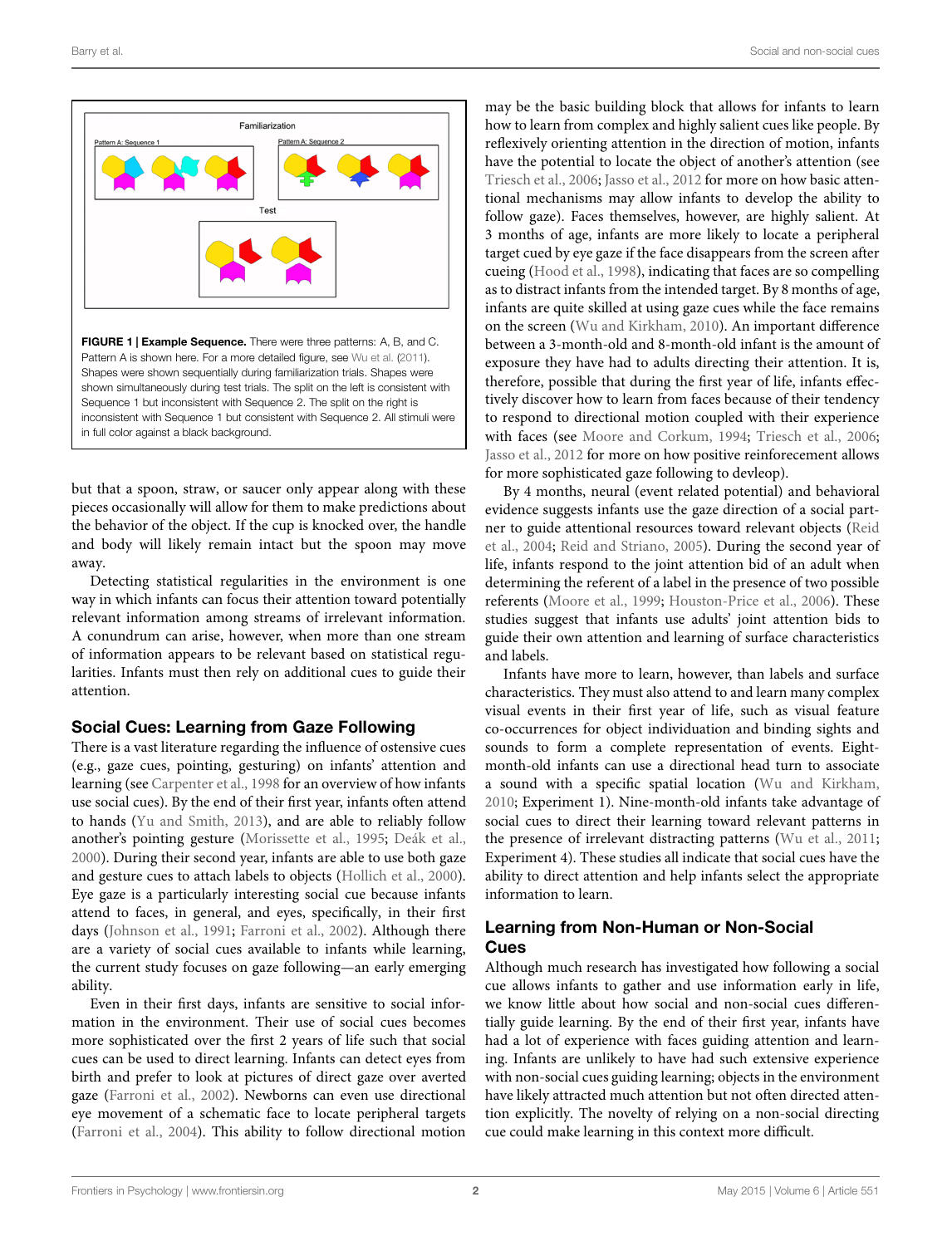Studies examining the use of non-social cues have produced mixed evidence regarding their effectiveness. Two different studies found that non-human objects can direct infants' attention when they possess the biologically relevant characteristics of having a face or responding contingently to the infant's own behavior but not when both of these characteristics are absent [\(Johnson et al.](#page-9-15), [1998](#page-9-15); [Deligianni et al., 2011\)](#page-8-8). Although possessing a face and responding contingently to infants' behavior appear to be sufficient for directing attention, these characteristics do not appe[ar to be sufficient for promoting word learning \(](#page-9-16)O'Connell et al., [2009](#page-9-16)). [O'Connell et al.](#page-9-16) [\(2009\)](#page-9-16) compared the effectiveness of a robot and a human on gaze following and label learning in 18-month-old infants. Both the robot and human teacher effectively directed infants' attention to the target objects, but infants only succeeded in learning the label when taught by a human.

Exogenous, peripheral cues can also direct attention. Salient peripheral cues, such as flashing lights, can attract the attention of infants [\(Colombo, 2001\)](#page-8-9). [Wu and Kirkham](#page-9-9) [\(2010](#page-9-9)) compared the effectiveness of a central, social cue (an adult turning toward one location), and a peripheral, non-social cue (flashing squares around one location) for directing infants' attention to one of two identical audiovisual events. While both cues effectively directed more attention to the cued event than the un-cued event, infants only displayed learning of the event marked by the social cue. They did not seem to learn the event marked by the non-social cue. Therefore, the authors concluded that central, social cues produce a greater depth of learning than peripheral, non-social cues. The authors acknowledge, however, that the cues used in their study differed fundamentally in multiple ways (central and endogenous vs. peripheral and exogenous). Thus, it could not be concluded what aspect of the social cue enhanced learning.

[Wahl et al.](#page-9-17) [\(2012\)](#page-9-17) used only central cues and compared how social (adult head turn) and non-social (a car turn) cues differentially affect encoding of surface characteristics of objects. The cues were comparable in motion and placement of salient characteristics (two eyes above a mouth and two headlights above a fender). Infants watched the central cue turn toward one of two novel objects. At test, four-month-old infants showed a novelty preference in the social condition. The infants exhibited no significant looking preference with the non-social car cue, indicating that they encoded the cued object more deeply with the presence of the face than with the presence of the car.

The research reviewed has indicated that non-human cues that possess human-like characteristics are able to direct attention, but it is still unclear if attention can be directed by non-social cues without human-like characteristics during the first year. The central, non-social, or non-human cues used in previous studies (i.e., cars and robots) may have been too perceptually interesting to allow for sufficient "gaze" following and learning. Because a highly salient face distracts attention in infants with little experience with such cues [\(Hood et al., 1998\)](#page-8-7), it is possible that a similar phenomenon occurs with unfamiliar, salient non-human cues. That is, an infant may still have a tendency to shift attention in response to the directional motion of a non-social cue, but the saliency of the non-social cues used in previous studies may have

prevented infants from using the theorized basic building block of responding to directional motion to effectively utilize the cue to direct attention and learning. Therefore, the previous studies may not provide an ideal comparison as to how infants learn from social and non-social cues.

A less interesting, non-social directing cue may be able to effectively direct attention and allow for deep processing. A si[mple cue, such as an arrow, may allow for this.](#page-9-18) Varga Jakobsen et al. [\(2013](#page-9-18)) investigated the use of arrow cues during infancy and found that while infants are limited in their ability to orient their attention using arrows, perceptual weight more strongly cues attention than the direction of an arrow. That is, infants orient their attention in the direction of a perceptually heavy, non-directional "arrowhead" (a square) better than they orient to a directional arrowhead. [Varga Jakobsen et al.](#page-9-18) [\(2013\)](#page-9-18) used static cues, however, and motion likely attracts more attention than static cues during infancy [\(Colombo](#page-8-9), [2001\)](#page-8-9). Therefore, a dynamic arrow moving toward an object should more consistently direct attention in the appropriate direction. A dynamic arrow could potentially eliminate the distraction introduced by complex, non-social cues. By removing the complex characteristics (e.g., the headlights and fender of a car) of the cue but retaining the theorized basic building block (i.e., directional motion), we can begin to determine if this is in fact the basic building block that allows for infants to follow another's gaze.

## The Current Study

The current study investigates how 9-month-old infants use social and non-social cues to orient their attention and learning. We chose to test 9-month-olds because infants this age reliably respond to and use gaze cues (e.g.[,Senju et al.](#page-9-19), [2006;](#page-9-19) [Striano et al.](#page-9-20), [2006](#page-9-20); [Gredebäck et al., 2008](#page-8-10)).

This study has two motivating questions. First, can a perceptually uninteresting, non-social, central cue successfully direct attention during the first year? Second, can this type of non-social cue promote learning as effectively as a social cue? It has been theorized that social cues are privileged and therefore more effective for learning [\(Wu and Kirkham](#page-9-9), [2010;](#page-9-9) [Wahl et al., 2012\)](#page-9-17). But a cue may just need to possess certain properties such as familiarity, simplicity, or motion, to enable learning.

We used a perceptually uninteresting (i.e., consisting of no visual pattern or human-like features) solid yellow rectangle (see **[Figure 2](#page-3-0)**) as our non-social cue to guide learning. The rectangle rotated 45◦ so that it was perceptually weighted toward one side of the screen. This makes the cue much like an arrow, such that an infant would follow the orientation of the shape down to the target object. Because of an arrowhead's symbolic nature, and the lack of evidence suggesting that infants orient to arbitrary symbols (e.g., [Varga Jakobsen et al.](#page-9-18), [2013](#page-9-18)), we used only the arrow shaft. We hypothesized that the cue would effectively orient attention without prior experience because it would reflexively pull attention to the side of the screen toward which the rectangle rotated. The cue also possessed no human-like characteristics because we speculated that such interesting cues might attract attention that should be devoted to the to-be-learned information.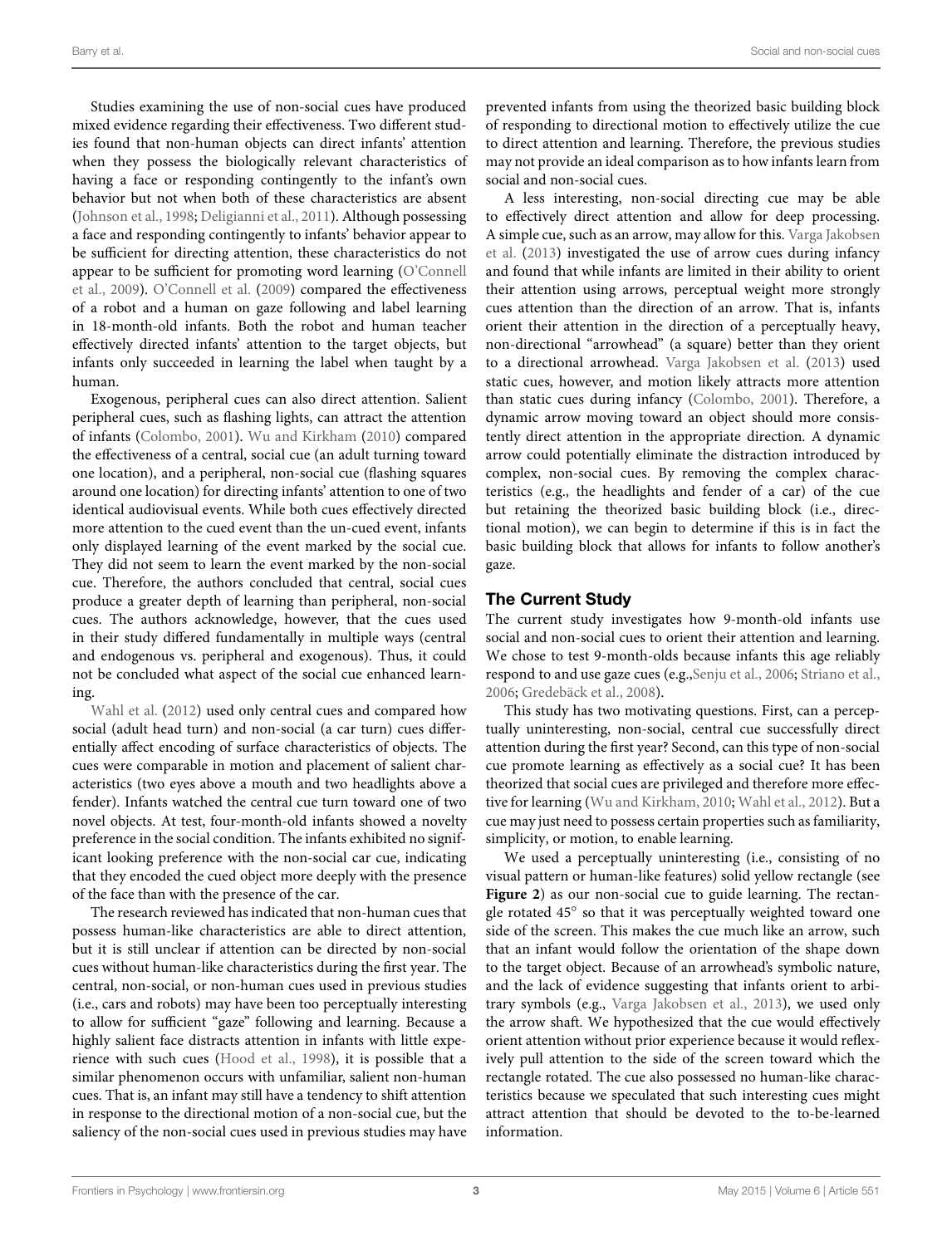

<span id="page-3-0"></span>We investigated how infants use social and non-social cues to guide their learning of relevant streams of information in the presence of irrelevant streams. Specifically, we tested whether infants can form predictions about how objects behave based on feature co-occurrences. We selected a visual statistical learning task because it provided the needed context of two competing, equally informative and attention-capturing streams of information. Within this context, the social or non-social cue emerges as the only information the infant can use in order to guide her attention and learning toward one stream of information over the other. Previous research has demonstrated that infants use social (head turn with eye gaze) cues to guide attention and learning in visual statistical learning [\(Wu et al.](#page-9-3), [2011\)](#page-9-3); it is not yet clear whether non-social cues also support attention and learning.

As in [Wu et al.](#page-9-3)'s [\(2011\)](#page-9-3) experiment (Experiment 4), all infants saw two different sequences of shapes simultaneously in the bottom right and left corners of the screen. Half of the infants were directed to the target sequence by a social cue (a person turning toward one sequence) and half of the infants were

directed by a non-social cue (a yellow rectangle rotating toward the target sequence). Each sequence consisted of a set of 3 threepiece shapes with a statistical regularity: two pieces of each shape had a high probability of co-occurring (probability  $= 1.0$ ) and the other piece had low probability of co-occurring with either of the other two pieces (probability  $= 0.33$ ). Infants viewed a continuous sequence of the shapes, presented in a randomized order, to provide them with the opportunity to detect the regularities. At test, infants saw events in which pieces split apart from each other. During a consistent split, the pieces with high co-occurrence probability split apart from the piece with low probability. During an inconsistent split, the pieces with high probability split apart from each other, leaving one piece paired with the low-probability piece. If infants learned the properties of the target sequence during the familiarization phase, then they should display a looking time preference for one of the splitting events at test. [Wu et al.](#page-9-3) [\(2011](#page-9-3)) found that infants attended longer to the inconsistent splitting events, and we expected to replicate this pattern in the social cue condition that was based on their design. However, any reliable discrimination of the consistent and inconsistent splits indicates that infants learned the sequences that were presented during familiarization. We used eye-tracking technology to measure visual attention and gaze patterns during familiarization and test events.

We predicted that the social cue would not direct attention toward the target sequence more effectively than the nonsocial cue because infants should reflexively orient to directional motion in both conditions. We also predicted that the social cue would not result in significantly stronger learning than the non-social cue because the simplicity of the non-social cue would not distract attention away from the to-be-learned information.

If the non-social cue works as well as the social cue, then this may suggest that a domain general response to directional motion drives performance in both conditions. If the non-social cue does not work as well as the social cue, however, then simple directional motion may not be the starting point for gaze following.

# Materials and Methods

# **Participants**

A total of 55 healthy, full-term infants (28 females) comprised the final sample: twenty-eight infants (15 female) in the social condition (mean age  $= 9$  months 21 days; age range  $= 9$  months 5 days to 10 months 5 days) and twenty-seven infants (13 female) in the non-social condition (mean  $age = 9$  months 19 days; age range  $= 9$  months 5 days to 10 months 9 days). Thirty of the infants were Caucasian, 2 were Asian, 1 was American Indian, 15 were mixed race, and race was not reported for 7 infants. Across these racial groups, 14 were reported to be Hispanic. All of the mothers had graduated from high school, except one whose highest level of education was completion of eighth grade. Seventy three percent of the mothers had earned at least a bachelor's degree. An additional four infants were tested but excluded from the final sample due to a failure to complete at least three blocks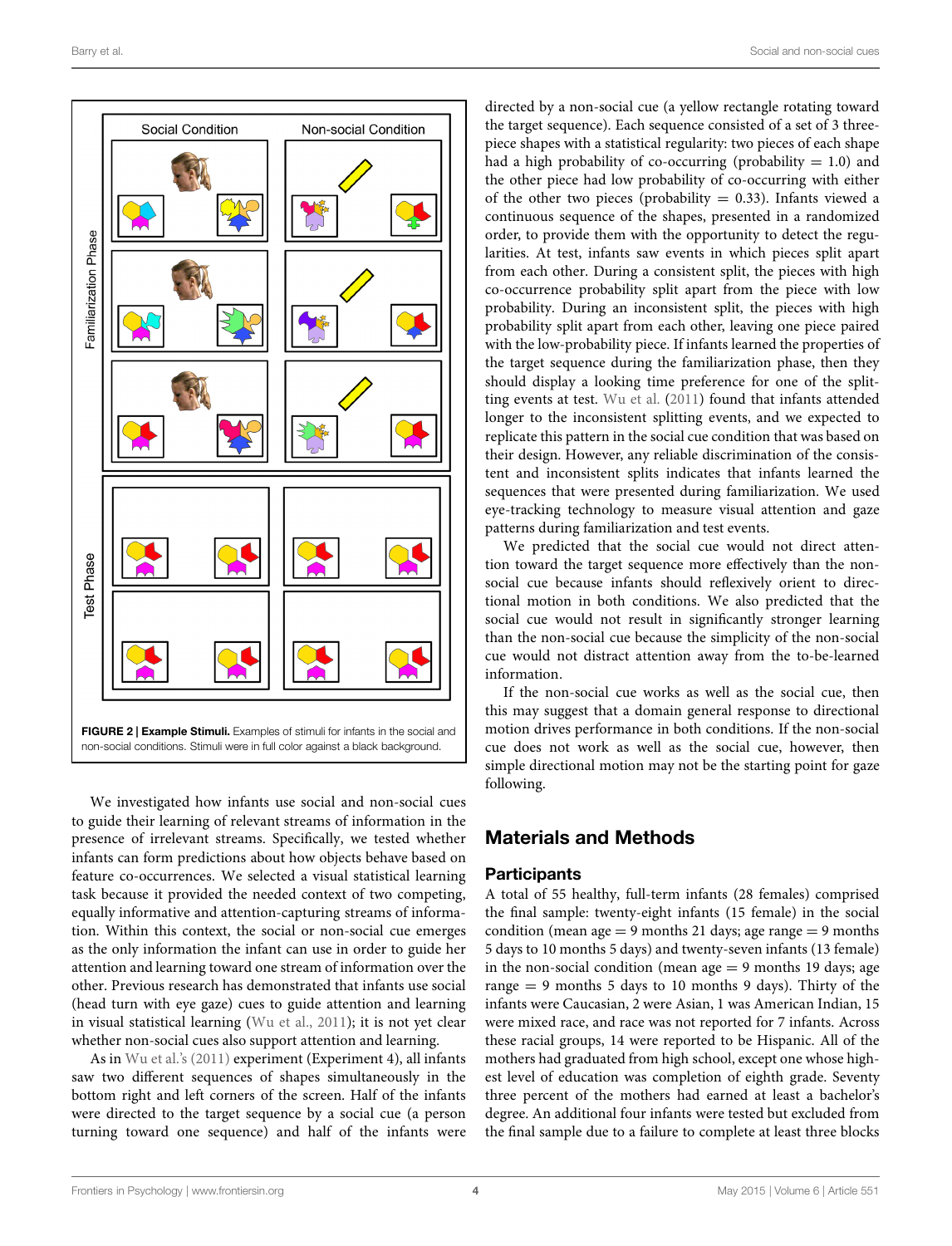of trials. We excluded two infants as outliers due to their mean preference at test being greater than 2 SDs from the group mean. Infants were recruited through letters to families in the surrounding area and given a toy for participating. The Institutional Review Board approved the experimental protocol, and informed consent was obtained from a parent or caregiver of each infant.

## Apparatus and Stimuli

Stimuli were presented on a 17-inch Tobii 1750 LCD binocular eye tracker (1280  $\times$  1024 pixels resolution) to record infants' fixations during the task. Eye tracking data were collected at a sample rate of 50 Hz. The average accuracy of the recorded eye coordinates was about 0.5◦, which is approximately 0.5 cm at a viewing distance of 60 cm. The average accuracy in timing was 25–35 ms. Drifts are compensated with an average error of 0.5◦. When one eye could not be measured, data from the other eye were used to determine the gaze coordinates. Data were filtered using Tobii fixation filter with a fixation radius of 35 pixels (0.9◦). Missing data due to blinks (defined as a data loss of 75 ms or less) was interpolated using the gap fill in algorithm within the Tobii fixation filter. The recovery time to full tracking ability after an offset was about 100 ms. Stimuli were displayed using Tobii's Studio software (Tobii Technology, Sweden), and sounds were presented through external speakers.

The shape animations were created with Macromedia Director MX 2004 and shared by [Wu and Kirkham](#page-9-9) [\(2010](#page-9-9)). The video clips were assembled using Final Cut Pro (Apple Inc., Cupertino, CA, USA).

#### Shape Stimuli

Two sequences of shapes (Sequence 1 and Sequence 2) cycled through their patterns in two white boxes in the bottom corners of a black screen. Each sequence consisted of three patterns of shapes (Patterns A, B, and C), each pattern consisted of three shapes, and each shape consisted of three brightly colored pieces. Within each shape there was a statistical regularity such that two pieces always co-occurred (100% chance of co-occurrence) and the third piece changed with the appearance of a new shape in the pattern (33% chance of co-occurrence with either of the other two shapes). Thus, infants could generate expectations about the behavior of the pieces of the shapes. This same regularity was present in Sequence 1 and Sequence 2, but the combination of pieces differed (see **[Figure 1](#page-1-0)**). Each shape appeared at a minimum of 2.1  $\times$  2.5 cm (subtending 2.01°  $\times$  2.39° visual angle) and grew to a maximum of 5 cm  $\times$  6.6 cm (subtending 4.77°  $\times$  6.30° visual angle) before the next shape appeared. The presentation order of shape combinations was randomized across participants, and shapes were always presented in the same orientation.

### Cue Stimuli

The stimuli and timing for the social condition were nearly identical to those used by [Wu et al.](#page-9-3) [\(2011\)](#page-9-3). All stimuli were against a black background. For the familiarization trials, infants were presented with a centrally located video of a Caucasian woman with a local American accent who looked straight ahead, said "Hi baby! Look at this!," and then turned her head to look toward one of two empty white boxes at

the bottom corners of the screen. The side was counterbalanced between participants, such that the cue turned either to the left or right corner of the screen. The woman wore her hair in a ponytail and a black drape covered her shoulders. Thus, only her head was visible against the black background (see **[Figure 2](#page-3-0)**). Once the head turn was complete, the pattern sequences began (described in the previous section; see **[Figure 1](#page-1-0)**) in each of the white boxes. The sequence that was gazed upon by the woman will be referred to as the target sequence, and the sequence that was not cued will be referred to as the distractor sequence. For half of the participants, Sequence 1 was the target sequence and Sequence 2 the distractor, and vice versa for the other half. After the sequences ended, the woman turned her head back toward the center and the trial ended. Therefore, the woman was present for 3 s prior to the start of the sequences and 2 s after the end of the sequences. Each familiarization trial lasted 11 s. The 11.8 cm × 9.8 cm social cue subtended 11.23◦ × 9.34◦ visual angle.

The timing and location for the non-social condition were similar to those in the social condition, but the woman was replaced with a solid yellow rectangle (8.5  $\times$  1.5 cm, subtending  $8.10° \times 1.43°$  visual angle) that remained upright and stationary for 3 s while music played (in place of "Hi baby! Look at this!"), and then turned 45◦ toward the target (see **[Figure 2](#page-3-0)**). The shape sequence animations then began playing. After the sequences finished, the rectangle turned 45◦ back to the original position.

## Test Stimuli

The test trial stimuli were identical to those used by [Wu et al.](#page-9-3) [\(2011](#page-9-3)). For the test trials (used in both conditions) there were once again two white boxes located at the bottom corners of the screen. Each box contained a different type of split. On one side, the pieces split apart in a consistent manner (in accordance with the statistical regularity presented in the target sequence), such that the pieces with a 100% co-occurrence remained together and the piece that changed broke from those two at a 45, 180, or 270<sup>°</sup> angle (relative to the vertical). On the other side of the screen, the pieces split apart in an inconsistent manner (in violation of the statistical regularity presented in the target sequence), such that the pieces with a 100% co-occurrence split apart from each other where one piece remained with the piece with which it had a 33% co-occurrence and the other piece broke from those two. Each cluster of shapes appeared at a minimum of 2.5 cm  $\times$  2.9 cm (subtending  $2.39° \times 2.77°$  visual angle) and grew to a maximum of 6.5 cm  $\times$  7.3 cm (subtending 6.20°  $\times$  6.96° visual angle) before the pieces split from each other. Note here that a split consistent with the target sequence was inconsistent with the distractor sequence, and vice versa (see **[Figure 1](#page-1-0)**). Three splits were presented per trial (one per pattern) with each split lasting 3.5 s. Each test trial, therefore, lasted 10.5 s. The locations of the splits during test were counterbalanced between infants such that an inconsistent (or consistent) split could be on either the right or left side of the screen. Finally, the shapes in the splits were presented in four counterbalanced orders for each infant.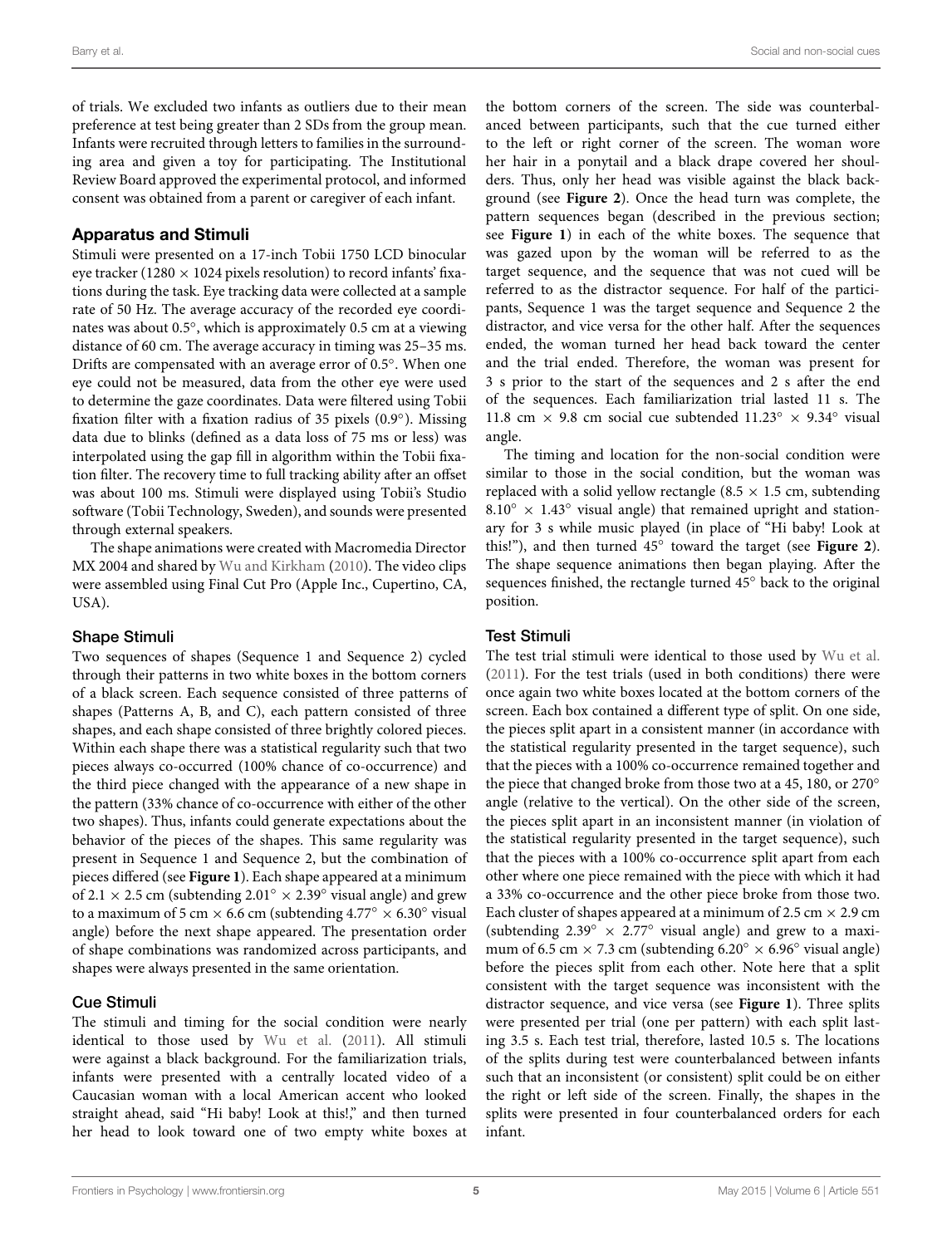#### Procedure

Infants sat in their caregiver's lap 60 cm from the eye-tracker monitor in a small, quiet, dark room. The caregivers were instructed to refrain from interacting with their infants during the experiment. The experiment began with a five-point calibration routine. There were then four blocks of trials with each block consisting of six familiarization trials (two per shape pattern, where each pattern consisted of three shape combinations) and two test trials (each consisting of three splits—one per shape pattern). The familiarization trials were always presented in the same order within a participant. There were four different combinations of test trials within a participant, and two were presented during each block. Therefore, Blocks 3 and 4 are repeats of Blocks 1 and 2. An attention getter (a stuffed animal holding balloons) played between each familiarization and test trial for up to 6 s.

## Data Preparation

Areas of interest (AOIs) were created using Tobii's Studio analysis software to calculate total looking time to each object on the screen. For familiarization trials, the AOIs were the cue (social or non-social), target sequence, and distractor sequence. For test trials, the AOIs were the box including the consistent splitting events and the box including the inconsistent splitting events. To measure learning, we calculated proportional difference scores (DSs) by subtracting the duration of looking at inconsistent splits from the duration of looking at consistent splits and then dividing that value by the total time spent looking at either split. If the infant did not fixate any of the AOIs during a trial (i.e., total looking time for the trial equaled 0 s), then that trial was removed from the analysis.

# **Results**

## Familiarization Phase

For the familiarization phase, average looking time (in seconds) was entered into a repeated-measures ANOVA with one within-subjects factor: AOI (cue, target sequence, or distractor sequence); and one between-subjects factor: condition (social or non-social). The analysis revealed no significant main effect of condition,  $F < 1$ . Infants in the social condition and non-social condition did not differ in the average amount of time they looked at the screen. There was, however, a significant main effect of AOI,  $F(2,106) = 19.90, p < 0.001, \eta_{p}^{2} = 0.27$ . There was also a significant AOI by condition interaction,  $F(2,106) = 33.58$ ,  $p < 0.001, \eta_{\rm p}^2 = 0.39.$ 

Because of the significant AOI by condition interaction, simple effects were investigated by performing a separate independent samples *t*-test for each AOI. The average times that infants looked to each AOI is shown in **[Figure 3](#page-5-0)**. Infants spent a significantly greater amount of time looking at the cue in the social condition ( $M = 11.88$  s,  $SE = 0.72$ ) than the non-social condition ( $M = 4.80$  s,  $SE = 0.60$ ),  $t(53) = 7.57$ ,  $p < 0.001$ ,  $d = 2.08$ . This indicates that the social cue was more interesting to visually explore than the non-social cue. Infants spent significantly less time looking at the target sequence in the social condition ( $M = 9.54$  s,  $SE = 0.54$ ) than the non-social condition



<span id="page-5-0"></span> $(M = 12.19 \text{ s}, \text{SE} = 0.81), t(53) = -2.75, p < 0.01, d = 0.76.$ Infants also spent less time looking at the distractor sequence in the social condition ( $M = 4.43$  s,  $SE = 0.52$ ) than the non-social condition ( $M = 8.08$  s, SE = 0.62),  $t(53) = -4.54$ ,  $p < 0.001$ ,  $d = 1.25$ . This indicates that infants spent a greater amount of time visually exploring both sequences in the non-social condition than the social condition.

Because infants in the social condition spent such a large portion of their total looking time looking at the cue (47%) in comparison to infants in the non-social condition (19%), comparing the mean looking time to target and distractor is not very informative. We can better understand how effectively attention was directed to the target sequence by comparing the proportional DSs (calculated by subtracting the total amount of time spent looking at the distractor sequence from the total amount of time spent looking at the target sequence and then dividing that value by the total time spent looking at either sequence) for each condition. Therefore, we performed an independent samples *t*-test to compare the DS during familiarization in the social and non-social conditions. The DS gives us a measure of how much more the infants are looking to the target than the distractor sequence. The average DS for infants in the social condition  $(M = 0.38, SE = 0.06)$  was significantly greater than the average DS for infants in the non-social condition ( $M = 0.19$ ,  $SE = 0.06$ ;  $t(53) = 2.41, p < 0.02, d = 0.66$ , indicating that the social cue more effectively directed attention toward the target sequence in comparison to the non-social cue. We also compared the DSs to chance (where the chance DS would be zero) in both conditions in order to determine if infants spent a greater proportion of time visually exploring the target sequence than the distractor sequence during familiarization in both conditions. A significant preference for the target sequence was found in both the social and non-social conditions,  $t(27) = 6.33$ ,  $p < 0.01$ ,  $d = 1.19$  and  $t(26) = 3.12, p = 0.01, d = 0.76$ , respectively. Therefore, we can conclude that both the social and non-social cues effectively directed attention toward the target and away from the distractor sequence.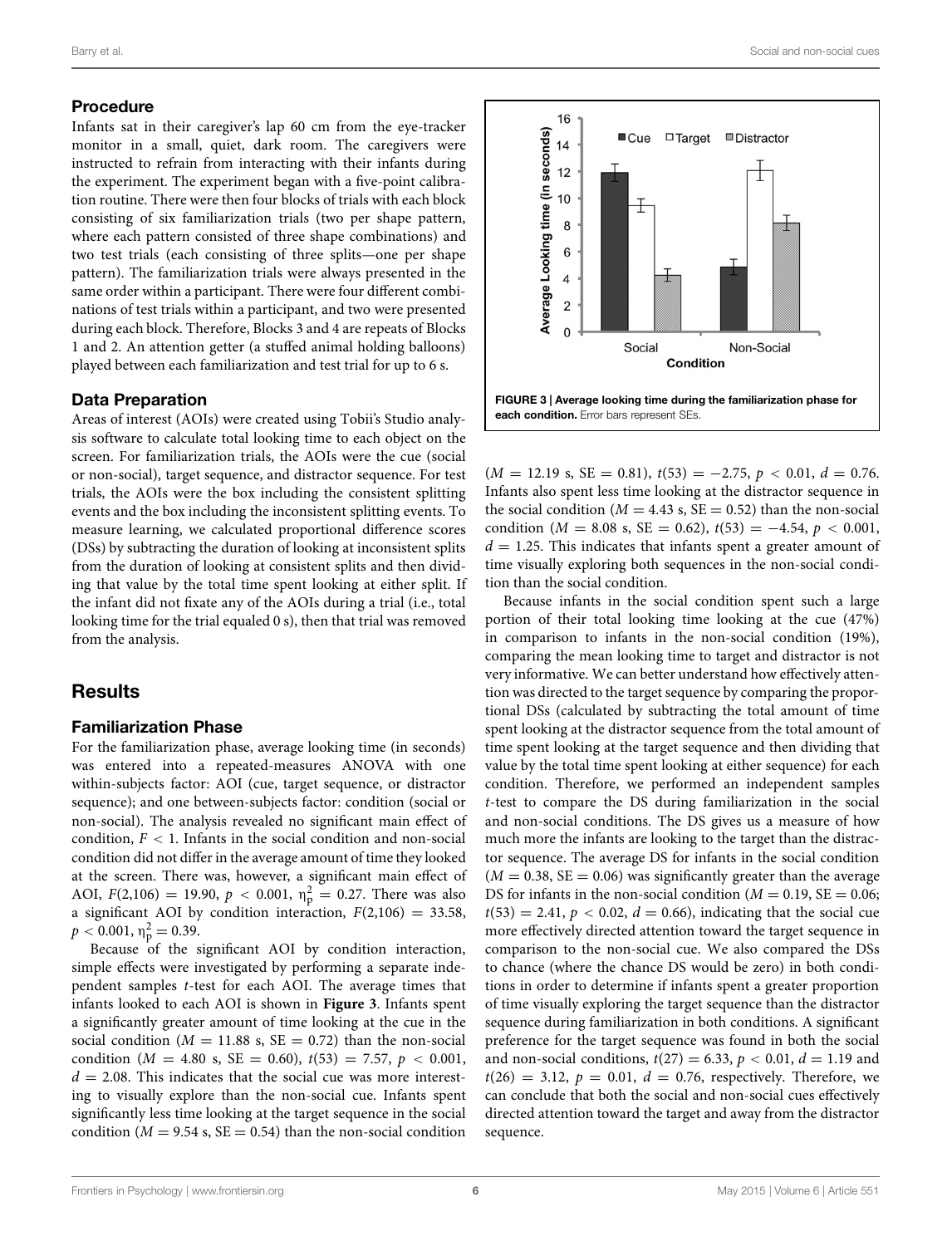#### Test Phase

To examine infants' learning, we calculated a proportional looking time DS, defined as looking time to the consistent split minus looking time to the inconsistent split divided by the total time spent looking at either split. We examined whether infants' DS differed across block, if the preference differed by condition, and finally if the preference differed based on congruency of familiarization and test locations (see **[Table 1](#page-6-0)** for average DSs across block and condition). Therefore, we entered the DS at test into a repeated-measures ANOVA with one within-subjects factor: block (1, 2, 3, or 4) and two between-subjects factors: condition (social or non-social) and congruency (location of target sequence and test events; congruent, incongruent). The analysis revealed no significant main effect of condition, *F <* 1, no significant main effect of congruency, *F <* 1, no significant main effect of block,  $F(3,111) = 1.11$ ,  $p = 0.35$ ,  $n_p^2 = 0.03$ , no significant condition by congruency interaction,  $F \leq 1$ , no significant block by condition interaction  $F(3,111) = 1.73$ ,  $p = 0.17$ ,  $n_p^2 = 0.05$ , no significant block by congruency interaction,  $F(3,11\text{1}) = 1.33$ ,  $p = 0.27$ ,  $\eta_p^2 = 0.04$ , and no significant block by condition by congruency interaction,  $F(3,111) = 1.32$ ,  $p = 0.27$ ,  $n_p^2 = 0.04$ . The absence of a main effect of condition suggests that the strength of learning did not differ in the social and non-social conditions. The absence of a main effect of block suggests that the overall strength of learning did not differ across the experiment, and the absence of a block by condition interaction suggests that this was the case for both conditions.

If infants show a significant preference for one type of split (consistent or inconsistent) over the other type, we can then conclude that they learned the co-occurrences present in the shape sequences. To determine if there was a significant learning effect, we performed a one-sample *t*-test on the average DSs at test. Because no effect of condition was found in the previous analysis, the average DS across conditions was used  $(M = 0.08,$  $SE = 0.03$ ). When we compared the DS to chance (where the chance DS would be zero, indicating that the infants looked at both sequences for an equal amount of time), we found a significant preference for consistent splitting events,  $t(54) = 2.27$ ,  $p = 0.03$ ,  $d = 0.31$ . Therefore, we can conclude that infants learned the statistical regularity presented to them.

#### Exploratory Analysis

No effect of condition was found during the test trials, but in order to better characterize the similarities and differences between the social and non-social conditions, the data will be

<span id="page-6-0"></span>

| TABLE 1   Difference score (DS) during test phase. |                                                                         |  |                                                                  |  |                                                        |
|----------------------------------------------------|-------------------------------------------------------------------------|--|------------------------------------------------------------------|--|--------------------------------------------------------|
| Condition                                          |                                                                         |  |                                                                  |  | Block 1 DS Block 2 DS Block 3 DS Block 4 DS Average DS |
| Social                                             | Non-social -0.02 (0.07) 0.08 (0.08) 0.01 (0.08) 0.25 (0.07) 0.06 (0.06) |  | $0.07(0.04)$ $0.12(0.06)$ $0.08(0.08)$ $0.08(0.05)$ $0.09(0.04)$ |  |                                                        |

*Data are reported as mean (SE). The DS was calculated by subtracting the total amount of time spent looking at the inconsistent events from the total amount of time spent looking at the consistent events and dividing that value by the total time spent looking at either event. A negative score indicates a preference for inconsistent events, and a positive score indicates a preference for consistent events.*



<span id="page-6-1"></span>described in more detail here. A scatterplot of the average DSs by condition can be found in **[Figure 4](#page-6-1)**. As previously mentioned, a preference for either consistent or inconsistent splits can be considered evidence of learning in this paradigm because either preference suggests that infants are able to differentiate the two types of splits (see [Hunter and Ames](#page-9-21), [1988\)](#page-9-21). Because some infants prefer consistent sequences and some prefer inconsistent sequences in both conditions, we categorized infants as learners and non-learners (regardless of their preference) to better represent performance (see **[Figure 4](#page-6-1)**). We calculated the mean of the absolute value of the significant DS found in [Wu et al.](#page-9-3) [\(2011](#page-9-3); −0.09) with the absolute value of the significant DS found in the current experiment (0.08) to determine a threshold for learning. The absolute value of each infant's average DS was then compared to the threshold. Infants with a score greater than or equal to 0.09 were classified as learners. Infants with a score less than 0.09 were classified as non-learners. Using this criterion for learning, 16 of 28 infants in the social condition can be categorized as learners, and 23 out of 27 infants in the non-social condition can be categorized as learners. We performed a chi square test of homogeneity on these frequencies. The results suggest that the proportion of infants who learned in the social condition differs from the proportion of infants who learned in the non-social condition,  $\chi^2(1, N = 55) = 6.98$ ,  $p < 0.01$ . More infants learned in the non-social condition than the social condition. Because of the exploratory nature of this analysis, the result should be taken with caution. Regardless, this additional analysis does further support our finding that a social cue does not work better than a non-social cue.

# **Discussion**

The results of this study suggest that although attention is more strongly directed by a social cue than a non-social cue, there is no significant advantage of using a social cue to guide learning in 9 month-old infants. The lack of a significant difference between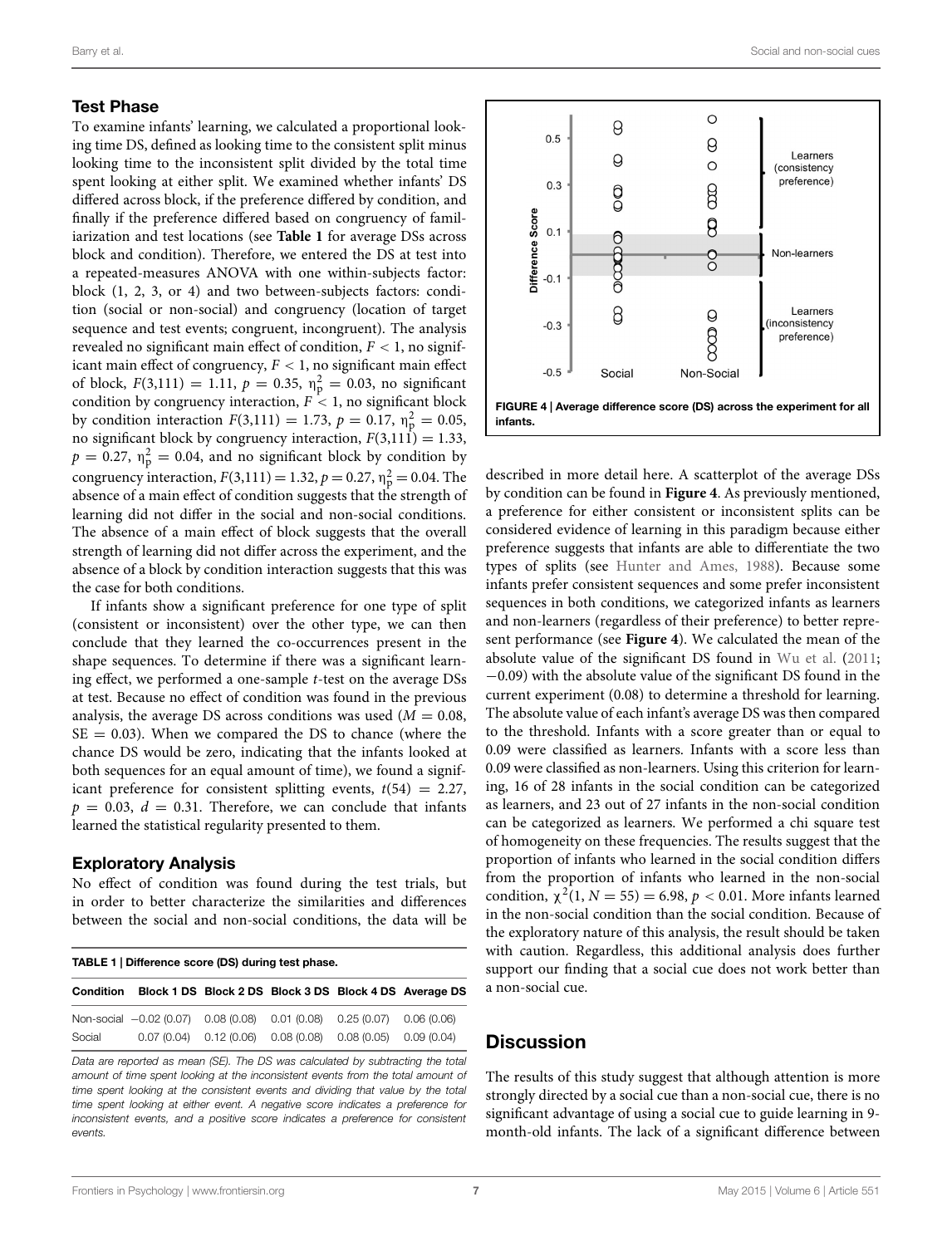the strength of learning in the social and non-social conditions provides support for a domain general learning mechanism. This is the first study, to our knowledge, that shows comparable learning from a social and non-social cue when learning visual statistical regularities in the environment.

The allocation of attention during familiarization differs based on the type of cue used to direct attention. In the present experiment, infants in the social condition spent a greater proportion of time looking at the target sequence in comparison to the distractor sequence than infants in the non-social condition. This indicates that the infants were more strongly directed by a social cue than a non-social cue during familiarization. One could conjecture that since infants are more strongly directed by a person than a moving rectangle, people are inherently better attention-directing cues. However, this could be driven purely by familiarity. Nine-month-old infants have had extensive experience attending to social cues, such as faces, to guide attention outside of the laboratory. The familiarity of using faces to guide attention could account for why infants in the social condition were more strongly directed to the target sequence (in comparison to the distractor sequence) than infants in the non-social condition.

A domain-general attention mechanism driven by familiarity and perceptual saliency could account for why the differing allocation of attention by condition during familiarization resulted in similar learning in both conditions. There appears to be no learning advantage to being more strongly directed to the target sequence or exploring the target sequence for a longer amount of time, so perhaps some threshold exists that infants have to reach in order for learning to occur. If true, then it should make no difference that the presence of a face draws attention to itself as long as the face still directs attention to the to-be-learned information for *enough* time. The infants look to the screen for a comparable amount of time in both conditions, so the most salient object on the screen could simply drive the allocation of attention. For the social condition, the face (not surprisingly) attracts the most visual attention. Faces are highly salient to infa[nts; they prefer to look at faces over other objects \(](#page-9-6)Johnson et al., [1991\)](#page-9-6). For the non-social condition, the target sequence attracts the most visual attention. Infants reflexively orient to this sequence, and because it is more interesting than the orienting rectangle itself, infants spend the majority of their time visually exploring it. Therefore, simple domain-general perceptual saliency and familiarity, rather than the meaning of the stimuli, likely drives attention in the same manner in both conditions during familiarization.

Continuing with the idea of a domain-general attention mechanism, we propose that the current non-social cue was successful at orienting attention because, while novel, it possessed no complex or human-like characteristics. This allows infants to utilize the cue's directional motion to direct attention. Our nonsocial cue did not have to be learned before it could be used (i.e., we did not have to teach infants how to use the cue); therefore, the lack of salient characteristics appears to be beneficial for infants. Basic attentional processes could explain why our non-social cue allowed learning to occur, while others in the past have failed. Early in infancy, exogenous attention drives where infants attend,

while bottom–up mechanisms result in reflexive orienting to salient stimuli [\(Colombo](#page-8-9), [2001](#page-8-9)). Therefore, during the first year, any object that is perceptually weighted in one direction should allow for infants to exogenously orient toward the weighted direction. Endogenous (voluntary) orienting is supported by the frontal cortex and emerges later in the first year of life. Therefore, a non-social directing cue that is both perceptually weighted in one direction and perceptually interesting itself (like those used in previous experiments; [O'Connell et al., 2009;](#page-9-16) [Wahl et al., 2012\)](#page-9-17), will likely direct attention exogenously initially but an infant nearing her first birthday will be able to endogenously orient her attention to the directing cue itself to explore its salient characteristics. Because of this, a non-social directing cue that is perceptually weighted in one direction but largely uninteresting itself, such as the one used in this study, should effectively orient attention and allow for learning to occur. There are a number of factors that likely contributed to why this non-social cue supported learning. We proposed that it is because it is a bright color (so that it is easily detectable), but not distracting. The motion, color, brightness, and contrast with the background all could have contributed to the effectiveness of the cue. The exact mechanism cannot be determined from this experiment. However, the evidence from the present study suggests that learning was as effective from this simple (but bright) cue as from a complex social cue with many other salient features (i.e., eyes, facial features, hair).

The explanation we have provided for the effectiveness of nonsocial cues may seem to predict that learning should not occur in the presence of a salient face because faces draw attention to themselves. However, faces have other features that support infants' use of them as attentional and learning cues. One major feature is familiarity; because infants have extensive experience with faces, they may gather enough experience to learn how to learn from faces early in development. Thus, even when presented with novel faces in novel (lab) settings, they take advantage of social cues. The lack of experience with learning from nonsocial cues outside of the lab could make this process work slightly differently for familiar social cues and non-social cues. However, with development and additional experience interacting with the world, infants, and children should become more adept at using non-social cues to direct attention and learning (e.g., [Kanda et al.](#page-9-22), [2004;](#page-9-22) [Yoshida](#page-9-23), [2012\)](#page-9-23). Future studies should vary the characteristics of non-social cues at different ages to better determine which characteristics facilitate learning and which complicate learning throughout the lifespan.

Why can infants learn equally well from a social and nonsocial cue? If we consider a basic attention explanation of gaze following, then the results are not surprising. [Triesch et al.](#page-9-7) [\(2006\)](#page-9-7) proposed that infants' attraction to faces, coupled with a tendency to shift gaze in response to directional motion (see [Farroni et al.](#page-8-11), [2000\)](#page-8-11), allows for infants to essentially look at the object at which an adult looks. With repeated exposure to faces directing attention, infants' ability to learn from faces (a highly salient cue) likely improves. When infants are shown an uninteresting, non-social, non-human cue with directional motion, they are able to look at the object at which that non-social cue points. When the directing cue is not particularly interesting to visually explore, learning how to learn from the cue is not a necessity. Therefore, when we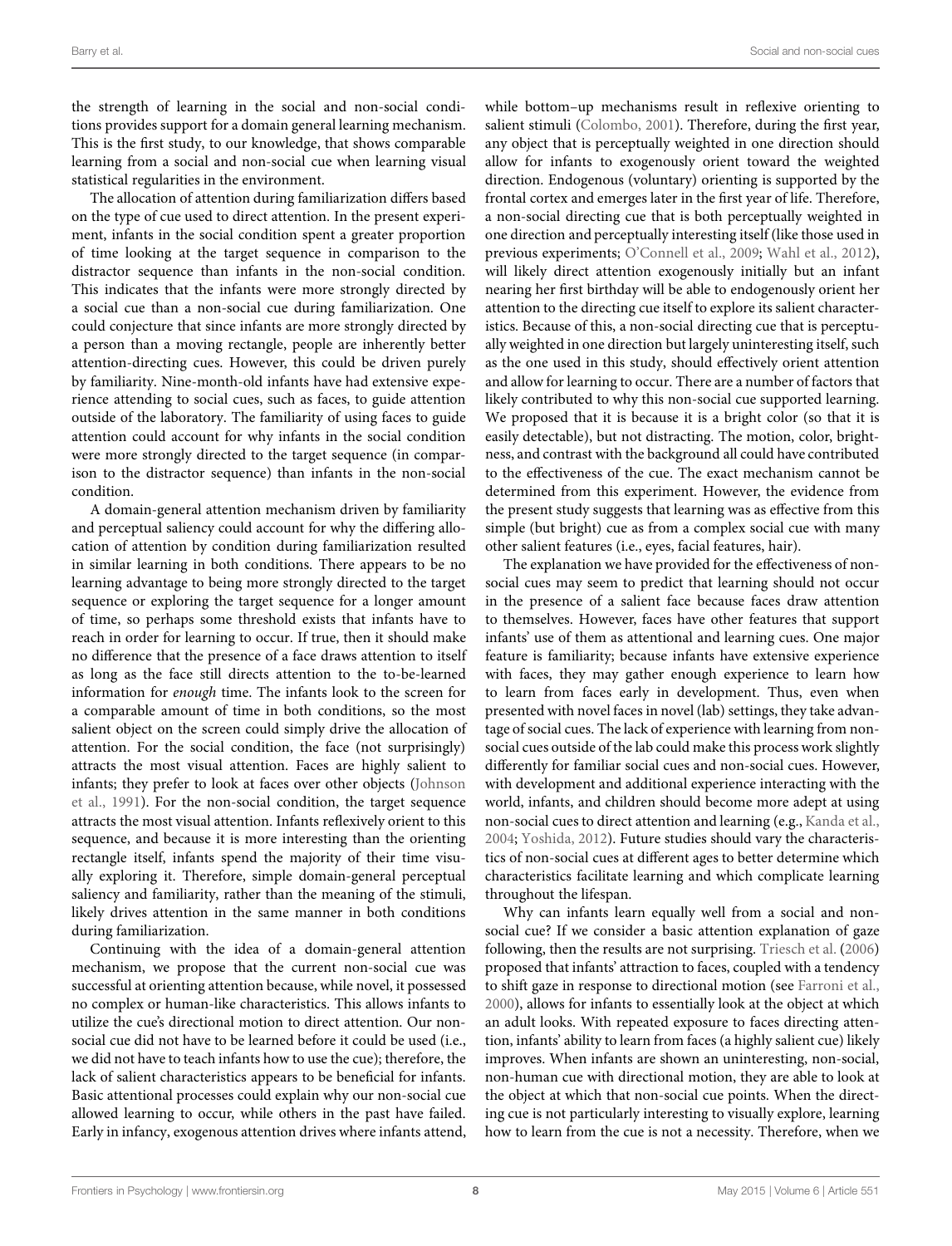remove all of the salient features of a cue (whether social or nonsocial), it is still as effective as a human face (a cue that infants use regularly).

Finally, the current results revealed a preference for consistent splits, rather than the splitting events that violated their expectations about the shape probabilities. They preferred to look at the events consistent with what they learned, displaying a familiarity preference. The familiarity preference has been suggested to indicate less advanced processing than the prefer[ence for events that violate an expectation \(](#page-9-21)Hunter and Ames, [1988;](#page-9-21) [Houston-Price and Nakai, 2004\)](#page-8-12). In habituation paradigms, for example, infants typically show a familiarity preference early in the experiment and then with additional exposure, show a novelty preference. The consistency preference we f[ound](#page-9-3) [differs](#page-9-3) [from](#page-9-3) [the](#page-9-3) [inconsistency](#page-9-3) [preference](#page-9-3) [seen](#page-9-3) [by](#page-9-3) Wu et al. [\(2011](#page-9-3)). However, [Fiser and Aslin](#page-8-0) [\(2002](#page-8-0)) found a familiarity preference for co-occurring shapes in their visual statistical learning experiment. Furthermore, it is important to note that a preference for either the consistent or the inconsistent splits indicates [successful learning](#page-8-12) [\(Roder et al., 2000](#page-9-24)[;](#page-8-12) Houston-Price and Nakai, [2004](#page-8-12)). Minor differences in the social cues used across experiments could have led to the consistency preference in the present experiment versus the inconsistency preference found by [Wu et al.](#page-9-3) [\(2011](#page-9-3)). For example, the video of the social cue was slightly smaller than the shape sequences in the current experiment, whereas the video was the same size as the shape sequences in the [Wu et al.](#page-9-3) [\(2011\)](#page-9-3) experiment.

While we are beginning to understand the characteristics of social cues that affect gaze following in nine-month-old infants (e.g., eye contact, the familiarity of the person; [Senju and Csibra,](#page-9-25) [2008](#page-9-25); [Gredebäck et al.](#page-8-13), [2010\)](#page-8-13), we know very little about the characteristics of social cues that affect *learning*. Further, although gaze following and learning may be directly related in some circumstances, the results of the current study suggests that stronger gaze following does not directly relate to stronger

# References

- <span id="page-8-1"></span>Bulf, H., Johnson, S. P., and Valenza, E. (2011). Visual statistical learning in the newborn infant. *Cognition* 121, 127–132. doi: 10.1016/j.cognition.2011. 06.010
- <span id="page-8-2"></span>Carpenter, M., Nagell, K., Tomasello, M., Butterworth, G., and Moore, C. (1998). Social cognition, joint attention, and communicative competence from 9 to 15 months of age. *Monogr. Soc. Res. Child Dev.* 63, 1–143. doi: 10.2307/11 66214
- <span id="page-8-9"></span>Colombo, J. (2001). The development of visual attention in infancy. *Annu. Rev. Psychol.* 52, 337–367. doi: 10.1146/annurev.psych.52.1.337
- <span id="page-8-3"></span>Deák, G. O., Flom, R. A., and Pick, A. D. (2000). Effects of gesture and target on 12 and 18-month-olds' joint visual attention to objects in front of or behind them. *Dev. Psychol.* 36, 511–523. doi: 10.1037/fflOI
- <span id="page-8-8"></span>Deligianni, F., Senju, A., Gergely, G., and Csibra, G. (2011). Automated gazecontingent objects elicit orientation following in 8-month-old infants. *Dev. Psychol.* 47, 1499–1503. doi: 10.1037/a0025659
- <span id="page-8-5"></span>Farroni, T., Csibra, G., Simion, F., and Johnson, M. H. (2002). Eye contact detection in humans from birth. *Proc. Natl. Acad. Sci. U.S.A.* 99, 9602–9605. doi: 10.1073/pnas.152159999
- <span id="page-8-11"></span>Farroni, T., Johnson, M. H., Brockbank, M., and Simion, F. (2000). Infants' use of gaze direction to cue attention: The importance of perceived motion. *Vis. Cogn.* 7, 705–718. doi: 10.1080/13506280050144399

learning. Future studies should manipulate the features of social cues to better understand how specific features enhance or impede learning.

Additionally, gaze cues are just one of many social cues that infants encounter. Although it is particularly informative to understand the basic perceptual driving force behind gaze following because of its early emergence in infancy, more research is necessary to understand how experience and cognitive abilities interact to allow for a developing child to take advantage of the abundance of social cues (e.g., gestures, head turns, eye gaze, points) in her environment.

# Conclusion

We found that a cue does not have to be social in order to direct infants' attention and learning. A perceptually uninteresting, non-social cue is just as effective as a human face when guiding learning of a visual statistical regularity. Social cues may be more effective than non-social cues when directing attention during familiarization, but this differing allocation of attention does not appear to affect learning. The saliency of a human face paired with the familiarity of using people to guide learning likely underlies the performance differences seen during familiarization. Domain general attention orienting likely allows for similar performance at test.

# Acknowledgments

We would like to thank the undergraduate students at UC Davis for their assistance with data collection. We would also like to thank Rachel Wu and Natasha Kirkham for sharing stimuli and for many valuable discussions. This research was supported by National Science Foundation Grant 1148897 to RB.

- <span id="page-8-6"></span>Farroni, T., Massaccesi, S., and Johnson, M. H. (2004). Gaze following in newborns. *Infancy* 5, 39–60. doi: 10.1207/s15327078in 0501\_2
- <span id="page-8-0"></span>Fiser, J., and Aslin, R. N. (2002). Statistical learning of new visual feature combinations by infants. *Proc. Natl. Acad. Sci. U.S.A.* 99, 15822–15826. doi: 10.1073/pnas.232472899
- <span id="page-8-13"></span>Gredebäck, G., Fikke, L., and Melinder, A. (2010). The development of joint visual attention: a longitudinal study of gaze following during interactions with mothers and strangers. *Dev. Sci.* 13, 839–848. doi: 10.1111/j.1467-7687.2009. 00945.x
- <span id="page-8-10"></span>Gredebäck, G., Theuring, C., and Hauf, P. (2008). The microstructure of infants' gaze as they view adult shifts in overt attention. *Infancy* 13, 533–543. doi: 10.1080/15250000802329529
- <span id="page-8-4"></span>Hollich, G. J., Hirsh-pasek, K., Golinkoff, R. M., Rebecca, J., Brown, E., Chung, H. L., et al. (2000). Breaking the language barrier: an emergentist coalition model for the origins of word learning. *Monogr. Soc. Res. Child Dev.* 65, 1–123. doi: 10.1111/1540-5834.00091
- <span id="page-8-7"></span>Hood, B. M., Willen, J. D., and Driver, J. (1998). Adult's eyes trigger shifts of visual attention in human infants. *Psychol. Sci.* 9, 131–134. doi: 10.1111/1467- 9280.00024
- <span id="page-8-12"></span>Houston-Price, C., and Nakai, S. (2004). Distinguishing novelty and familiarity effects in infant preference procedures. *Infant Child Dev.* 13, 341–348. doi: 10.1002/icd.364